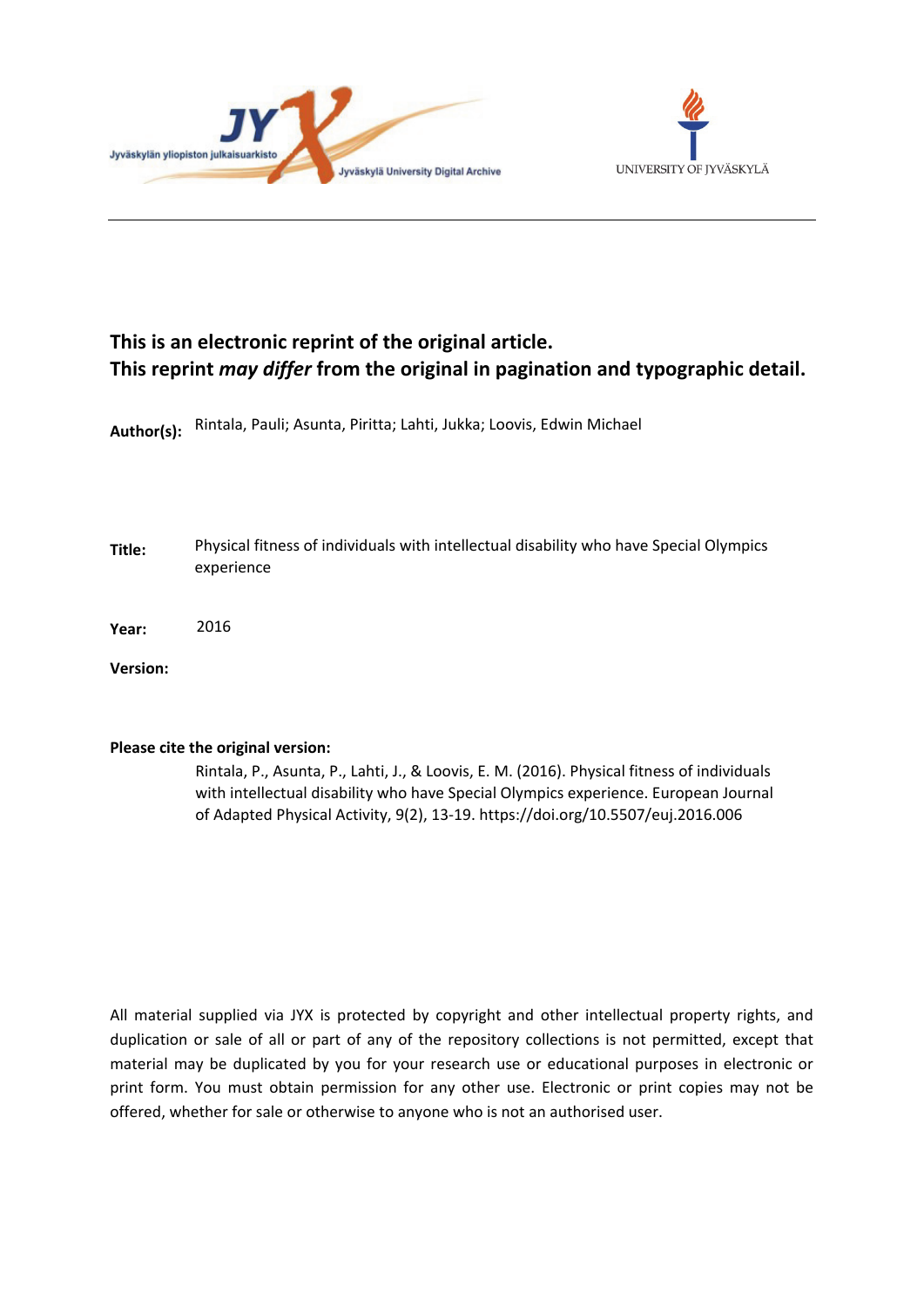# **Physical fitness of individuals with intellectual disability who have Special Olympics experience**

## Pauli Rintala<sup>1</sup>, Piritta Asunta<sup>1</sup>, Jukka Lahti<sup>1</sup>, and Edwin Michael Loovis<sup>2</sup>

*1 University of Jyväskylä, Finland; and 2 Cleveland State University, Ohio, United States of America*

Physical fitness of individuals with intellectual disability (ID) is low compared to those without ID. Part of the mission of Special Olympics is to develop physical fitness. However, little is known about fitness levels of Special Olympics athletes. This study examined the fitness level of individuals who participated in Nordic Special Olympics Games 2008 in Finland. The sample consisted of 59 Special Olympics athletes (44 men, 15 women, age 16–45) whose fitness scores were compared to INAS-athletes (International Association of Sport for para-athletes with ID) and Finnish non-athletic individuals with ID. The fitness battery consisted of 8 items: BMI, sit-and-reach test, stork stand, sit up, standing long jump, hand grip, shuttle run, and 1 mile/2 km walk test. BMI values were in the range of the nondisabled population. All other fitness values were below the means of the INAS-athletes, but above the Finnish non-athletes. Based on this data which is supported by the existing literature, the level of fitness of Special Olympics athletes needs further scrutiny. Given that the participants were Special Olympics athletes, who trained regularly, the low fitness level is alarming. Therefore, a closer examination of the contents of physical fitness training programs in Special Olympics is warranted.

*Keywords:* Special Olympics athlete, training, adults

### **Introduction**

Physical fitness and regular physical activity are key factors in health and wellbeing of all individuals, including those with an intellectual disability (ID) (Lorentzen & Wikström, 2012). Physical fitness in most definitions includes the following components: body composition, cardiorespiratory capacity, muscle strength and endurance, balance and flexibility. These components are essential for independent living and for developing functional skills (Cowley et al., 2010; Rimmer, 2000).

People with ID have sedentary lifestyles more often than people without disability. A sedentary lifestyle that results from inadequate levels of physical fitness can contribute to numerous health problems, including obesity, hypertension, low back pain, coronary heart disease, osteoporosis, diabetes, and premature mortality (Evenhuis, Henderson, Beange, Lennox, & Chicoine, 2000; Foster, Walkley, & Temple, 2001). People have their own individual fitness needs, and physical fitness is as important for the adult with ID as it is for those without ID. However, the fitness levels of persons with ID are generally lower in comparison to general population (Graham & Reid, 2000; Lahtinen, Rintala, & Malin, 2007). Several predictors of lower physical activity in populations of individuals with ID compared to the general population have

been identified: these include older age, immobility, seizure disorder, lack of opportunity to exercise during the day, living in congregate care, and bowel and bladder incontinence (Finlayson et al., 2009). Other factors that appear to mediate against participation include BMI (McGuire, Daly, & Smyth, 2007) and lack of choices and support for participation in daily physical activity (Messent, Cooke, & Long, 1998; Temple & Walkley, 2007).

Participation in regular physical activity is important to maintain adequate fitness level, vocational productivity, and optimal health. Functional training regimes have produced significant results in children and adolescents as measured by various assessment measures from the Brockport Physical Fitness Test (Barwick et al., 2012). Individuals with ID need systematic intervention strategies for building their physical fitness, but they are not always self-directed enough to learn about the opportunities to engage in physical activity.

Moreover, motivation not only to initiate and but also to sustain training is often lacking. Generally speaking, the state of intervention research related to improved participation in physical activity by adults with ID is at best negligible, especially in light of significant research with non-ID adults (Brooker, van Dooren, McPherson, Lennox & Ware, 2015).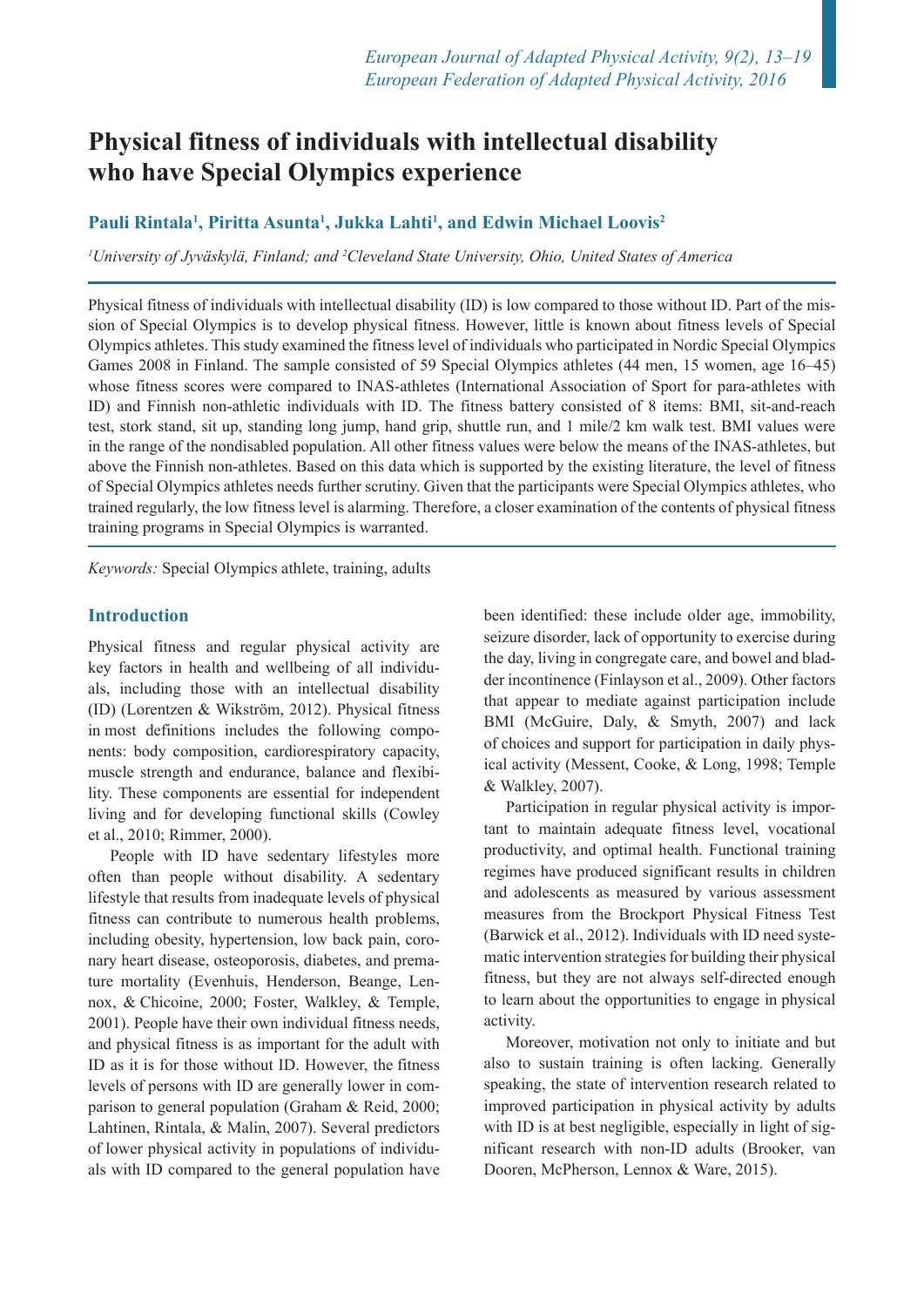Special Olympics provides year-round sports training opportunities in many countries for children and adults with ID. As it relates to older Special Olympians, Gillespie (2008) identified several significant areas of concern relative to participation patterns. He described a population of participants who were predominantly male, older than the typical participant from other sport organizations, and with fewer choices of sports. Regular participation in Special Olympics programs will affect their physical fitness levels and may help in their adjustment into manual job opportunities.

On the other hand, INAS (International Association of Sport for Para-athletes with an Intellectual Disability) provides competitive opportunities for highperformance athletes with ID at the international level (Van de Vliet et al., 2006). INAS is an international charity and recognised by International Federation (IOSD) for athletes with an intellectual disability. It is a global organisation that promotes inclusion through sport and is a full member of the International Paralympic Committee representing intellectual disability. INAS was formed in 1986 and has grown to a membership of more than 80 nations across the world, representing more than 130,000 athletes with an intellectual disability (http://www.inas.org/about -us/who-we-are-2/who-we-are). To be able to participate in every four year organized Global Games, the athletes must meet the established qualification or performance standards that involve intense training.

Van de Vliet et al. (2006) examined the physical fitness profiles of elite athletes with ID who participated in the Global Games in 2004 and concluded that in general their fitness levels were, at best equal to, or lower than sporting peers without ID. Temple, Foley, and Lloyd (2014) examined data from the Special Olympics International Health Promotion database and concluded that over 56 percent of Special Olympics participants, especially women and athletes from North America, were overweight and obese.

#### Table 1

*Demographics of Nordic Special Olympics athletes*

More specifically, Skowronski, Horvat, Nocera, Roswal, and Croce (2009) were able to delineate variation in physical and motor fitness across a range of ID from mild to severe using the Eurofit Special Test. Their results confirmed what has become the consensus of research going back decades, that is to say, individuals with ID perform at lower levels than their non-ID peers, females function at lower levels than males, and lower functioning is associated with decreasing level of ID.

The purpose of this study was to examine the level of physical fitness of those individuals who participated in Nordic Special Olympics competition 2008 in Finland. Secondly, their fitness level was compared to different values of available adult populations with ID.

### **Methods**

Participants were 59 athletes (44 men, 15 women) of which 13 had Down syndrome. Data included 44 Finnish and 15 (25.4%) Swedish athletes who were all men. The mean age was 24.5 (ranging from 16–45). Demographics of the participants are found in Table 1. All participated in the Special Olympics Nordic Games in Finland 2008. They competed in different events such as athletics, swimming, football and floorball.

For comparison to Nordic Special Olympics athletes (Nordic SO-08), our data were compared to two different populations:

- 1. Global Games 2004 participants who were athletes with ID (INAS-04). The mean age was  $22.5 \pm 5.25$  (ranging from 17–49);
- 2. Sample of individuals (mean age 36.5, ranging from 34 to 39 years of age) with ID who did not participate in any regular physical activity from the study of Lahtinen et al. (2007) (Finnish ID-96).

| Test        | A11<br>$(n = 59)$ | Gender          |                 |         |
|-------------|-------------------|-----------------|-----------------|---------|
|             |                   | Women           | Men             |         |
|             |                   | $(n=15)$        | $(n = 44)$      | p       |
|             | $M \pm SD$        | $M \pm SD$      | $M \pm SD$      |         |
| Age (years) | $24.5 \pm 7.0$    | $26.3 \pm 7.2$  | $23.9 \pm 7.0$  | .239    |
| Weight (kg) | $71.6 \pm 16.6$   | $67.0 \pm 19.4$ | $73.2 \pm 15.4$ | .060    |
| Height (cm) | $168.0 \pm 10.3$  | $158.2 \pm 7.5$ | $171.3 \pm 9.0$ | < 0.001 |

*Note.*  $M = \text{mean}$ ;  $SD = \text{standard deviation}$ ;  $p = \text{statistical significance}$ .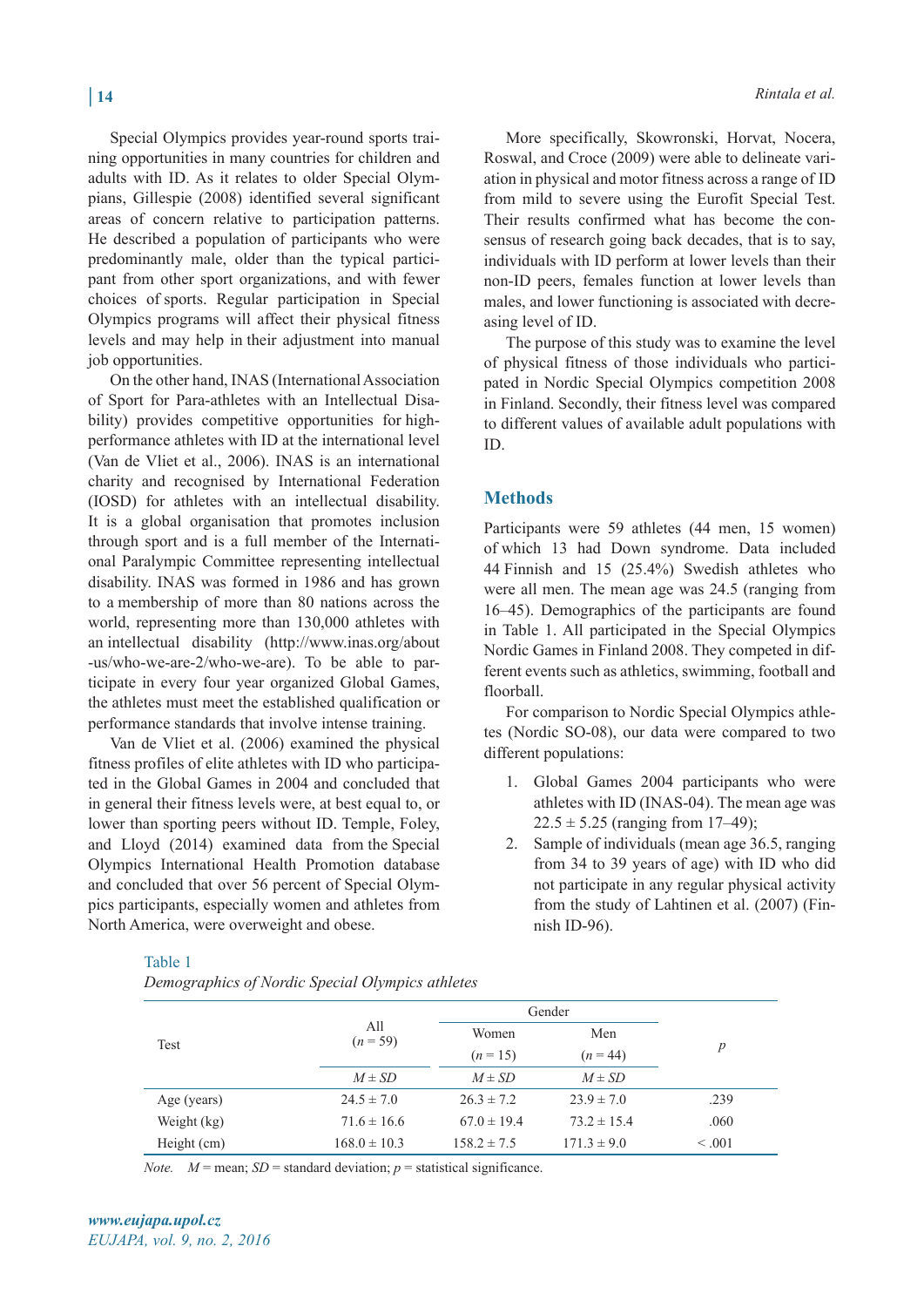To investigate the physical fitness level of the participants, the selected items from Eurofit for Adults (Oja & Tuxworth, 1995) were used. Earlier The Eurofit Test Battery has been found to be reliable with adolescent males with ID (MacDonncha, Watson, McSweeney, & O'Donovan, 1999). The anthropometric measurements included weight and height. Body mass index (BMI) was defined as body mass (kg, measured using an electronic weighing scale to the nearest 0.1 kg) divided by height (m, measured to the nearest 0.1 cm) squared  $(kg/m<sup>2</sup>)$ . The fitness test battery included the following items: sit-and-reach, single leg balance, dynamic sit-up, standing long jump, hand grip, shuttle run and the 1 mile/UKK 2 km walk test. *Flexibility* was measured using the sit and reach-test. Participants sat on the floor with straight legs and reached forward as far as possible. The knees were held in extended position by the investigator throughout the reach. The ruler had to be pushed on the bench with a smooth and slow movement. The better of the two trials was recorded to the nearest 1 cm. *Whole body balance* (stork stand, called leg balance) was measured as the number of trials needed by individuals to achieve a total duration of 30 s in balance on their preferred foot on a flat firm surface wearing shoes. *Abdominal muscle endurance* was measured as the number of correctly completed sit-ups in 30 s. Sit-ups were performed with the hands placed at the side of the head, knees bent at 90° , and the feet secured by the investigator. A full sit-up is defined as touching the knees with elbows and returning the shoulders to the ground. *Explosive strength* was measured by a standing long jump, using a tape measure on a foam mat. Participants were asked to stand behind a line drawn perpendicular to the tape measure and jump forward as far as possible using arm swing and knee bending before jumping. The distance jumped was recorded from the take-off line to the farthest point. The better of two trials was measured to the nearest 0.1 cm. *Upper body strength* was measured by hand grip dynamometer (Lafayette Instruments) to be squeezed as forcefully as possible with the preferred arm fully extended slightly away from the body, and palm facing inward. The better of two trials was recorded to the nearest 0.1 kg. *Running speed* was assessed using a 10 times 5 m shuttle run. Each participant was required to sprint 10 times between two lines placed 5 m apart. The track was 1.3 m wide. The sprint was followed by immediately turning and running back. The result was recorded to the nearest tenth of a second. *Cardiorespiratory endurance* was estimated using a 2 km walk test (http://www.ukkinstituutti.fi/filebank/1118-UKK\_walk\_test\_testers\_guide.

pdf) from which the lap time of one mile (1609 m) and 2000 m was used for comparison.

All participants were invited to take part of the physical tests during the games. Members of the testing crew contacted the team leaders and coaches personally at the competition sites to obtain a random sample of the participants. Coaches accompanied the athletes to the testing. The testing did not interfere with any of the competitions. Informed consent was taken from each participant and/or their legal guardian before the testing began. The study was approved by the Special Olympics Finland.

Descriptive statistics were computed and statistical analyses were carried out using the Statistical Package for Social Science 20.0 (SPSS, Inc., Chicago, IL, USA). Non-parametric analysis (Mann-Whitney U) was used to calculate gender differences. For the comparison of mean values between groups, analysis of variance (ANOVA) and Tukey's HSD (honestly significant difference) test were used. All statistical tests with *p* values less than .05 were considered significant.

## **Results**

The test performance means and standard deviations of the Nordic Special Olympics athletes can be found in Table 2. The statistically significant differences between women and men were found in strength (long jump and hand grip), agility (shuttle run), and endurance (1 mile/2 km walk), in favour of men.

INAS-athletes (both women and men) exceeded the Nordic Special Olympics athletes significantly in every physical fitness variable, except in flexibility (Table 3). In comparison to non-athletic individuals with ID, the Special Olympics athletes had lower BMI scores, were more flexible, had higher values in hand grip as well as walked faster one mile. The only statistically significant difference was in hand grip, in favor of Special Olympics male athletes. On the other hand, the Special Olympics athletes' sit up scores were statistically significantly lower than those of non-athletic individuals. It is noteworthy that the sit-up tests for Finnish individuals with ID had been performed without the time limit compared to the 30 s time limit for Special Olympics athletes.

#### **Discussion**

The purpose of the study was to investigate at what level the Nordic Special Olympics athletes are with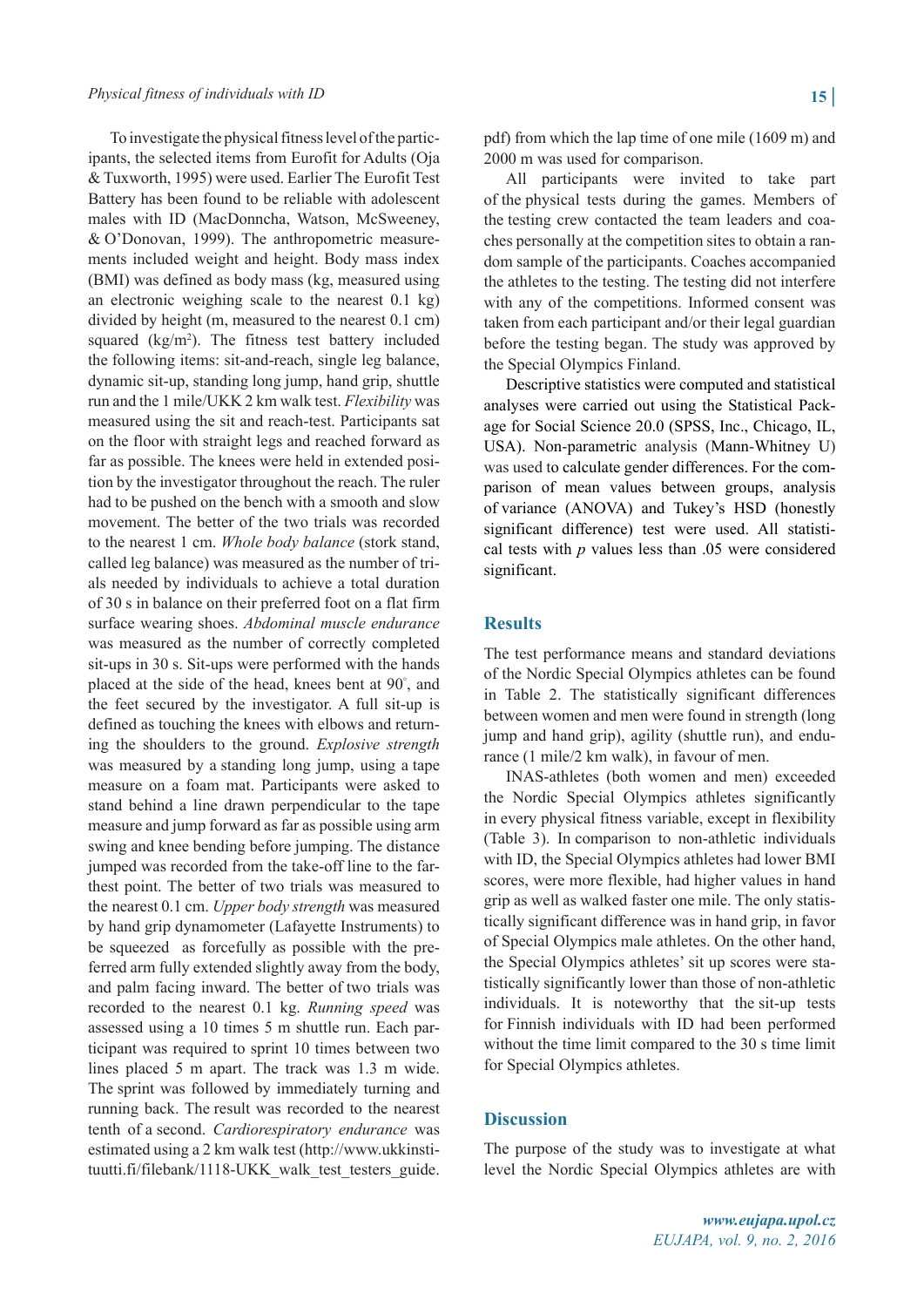|                         | All<br>$(n = 59)$ | Gender           |                  |                  |
|-------------------------|-------------------|------------------|------------------|------------------|
|                         |                   | Women            | Men              |                  |
| Test                    |                   | $(n=15)$         | $(n = 44)$       | $\boldsymbol{p}$ |
|                         | $M \pm SD$        | $M \pm SD$       | $M \pm SD$       |                  |
| BMI $(kg/m2)$           | $25.3 \pm 5.3$    | $26.8 \pm 7.7$   | $24.8 \pm 4.2$   | .781             |
| Sit and reach (cm)      | $31.2 \pm 11.1$   | $33.5 \pm 13.2$  | $30.4 \pm 10.3$  | .384             |
| Leg balance (trials)    | $4.2 \pm 7.4$     | $5.1 \pm 7.5$    | $3.9 \pm 7.5$    | .076             |
| Sit-ups (times)         | $11.5 \pm 5.7$    | $9.2 \pm 6.7$    | $12.3 \pm 5.2$   | .135             |
| Standing Long Jump (cm) | $142.6 \pm 42.8$  | $107.1 \pm 29.9$ | $154.7 \pm 39.8$ | $\leq .001$      |
| Hand $\chi$ rip $(kg)$  | $32.3 \pm 11.4$   | $21.2 \pm 4.4$   | $36.1 \pm 10.6$  | $\leq .001$      |
| Shuttle run $(s)$       | $29.0 \pm 6.9$    | $33.0 \pm 7.1$   | $27.6 \pm 6.8$   | .009             |
| 2 km walk test (min)    | $18.6 \pm 2.8^3$  | $21.1 \pm 2.9$   | $18.0 \pm 2.5$   | .003             |
| 1 mile walk (min)       | $15.1 \pm 2.6^4$  | $17.3 \pm 3.0^1$ | $14.4 \pm 2.0^2$ | .001             |

Table 2

*Test performances of Nordic Special Olympics athletes*

*Note.*  $M = \text{mean}$ ;  $SD = \text{standard deviation}$ ;  $p = \text{statistical significance}$ ;  $n = 12$ ;  $n = 37$ ;  $n = 47$ ,  $n = 49$ .

#### Table 3

*Nordic athletes' test performances compared with reference populations* 

|                              |                        | Men                               |                                             |  |  |  |  |
|------------------------------|------------------------|-----------------------------------|---------------------------------------------|--|--|--|--|
|                              | Nordic SO-08           | INAS-04                           | Finnish ID-96                               |  |  |  |  |
| Test                         | $(n = 44)$             | $(n = 231)$                       | $(n=37)$                                    |  |  |  |  |
|                              | $M \pm SD$             | $M \pm SD$                        | $M \pm SD$                                  |  |  |  |  |
| BMI $(kg/m2)$                | $24.8 \pm 4.2$         | $\ast$<br>$23.0 \pm 3.1$<br>(226) | $27.2 \pm 7.1$                              |  |  |  |  |
| Sit and reach (cm)           | $30.3 \pm 10.3$        | $32.1 \pm 9.1$<br>(230)           | $29.1 \pm 12.3$                             |  |  |  |  |
| Leg balance (trials/ $30s$ ) | $3.9 \pm 7.5$          | ***<br>$1.2 \pm 0.75$             | ***<br>$20.2 \pm 18.2$ <sup>1</sup><br>(35) |  |  |  |  |
| Sit-ups (times/30s)          | $12.3 \pm 5.2$         | $***$<br>$25.0 \pm 5.2$<br>(228)  |                                             |  |  |  |  |
| Standing Long Jump (cm)      | $154.7 \pm 39.8$       | ***<br>$210.3 \pm 30.5$<br>(229)  |                                             |  |  |  |  |
| Hand grip (kg)               | $36.1 \pm 10.6$        | **<br>$41.8 \pm 9.0$              | ∗<br>$30.4 \pm 10.8$<br>(35)                |  |  |  |  |
| Shuttle run (s)              | $27.6 \pm 6.8$         | ***<br>$17.7 \pm 2.2$<br>(225)    |                                             |  |  |  |  |
| 1 mile walk (min)            | $14.4 \pm 2.0$<br>(37) |                                   | $**$<br>$16.5 \pm 3.6$<br>(32)              |  |  |  |  |
|                              | Women                  |                                   |                                             |  |  |  |  |
|                              | Nordic SO-08           | $INAS-04$                         | Finnish ID-96                               |  |  |  |  |
| Test                         | $(n = 15)$             | $(n = 82)$                        | $(n = 27)$                                  |  |  |  |  |
|                              | $M \pm SD$             | $M \pm SD$                        | $M \pm SD$                                  |  |  |  |  |
| BMI $(kg/m2)$                | $26.8 \pm 7.7$         | $\ast$<br>$22.5 \pm 3.7$          | $31.4 \pm 9.1$                              |  |  |  |  |
| Sit and reach (cm)           | $33.5 \pm 13.2$        | $33.8 \pm 8.3$                    | $28.8 \pm 9.5$                              |  |  |  |  |
| Leg balance (trials/ $30s$ ) | $5.1 \pm 7.5$          | $\ast$<br>$1.5 \pm 2.3$<br>(80)   |                                             |  |  |  |  |
| Sit-ups (times/30s)          | $9.2 \pm 6.7$          | ***<br>$18.9 \pm 6.4$<br>(81)     | ***<br>(25)<br>$11.1 \pm 9.7$ <sup>1</sup>  |  |  |  |  |
| Standing Long Jump (cm)      | $107.1 \pm 29.9$       | ***<br>$160.6 \pm 25.4$           |                                             |  |  |  |  |
| Hand grip (kg)               | $21.2 \pm 4.4$         | *<br>$26.3 \pm 7.0$               | $20.3 \pm 7.0$<br>(24)                      |  |  |  |  |
| Shuttle run (s)              | $33.0 \pm 7.1$         | ***<br>$20.5 \pm 2.7$<br>(78)     |                                             |  |  |  |  |
| 1 mile walk (min)            | $17.3 \pm 3.0$<br>(12) |                                   | $18.8 \pm 2.8$<br>(20)                      |  |  |  |  |

*Note.*  $M$  = mean;  $SD$  = standard deviation; SO = Special Olympics; <sup>1</sup> no time limit; \*significance level at 0.05; \*\*significance level at 0.01; \*\*\*significance level at 0.001.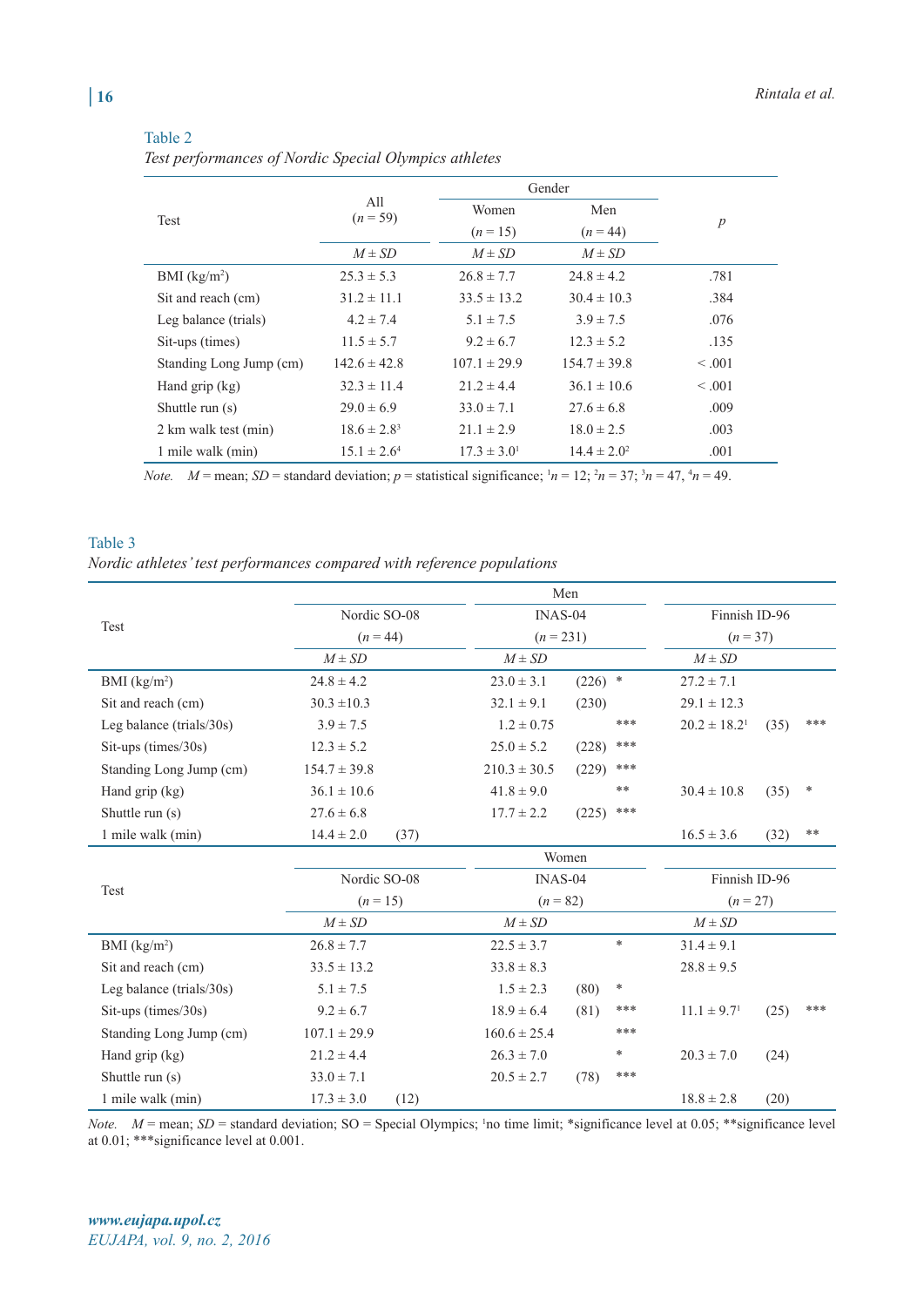their physical fitness. To our knowledge this has not been studied before. It was also interesting to compare this population, with the similar age athletes who presumably train and compete at the higher level (INAS-athletes), and to individuals with ID who do not train and compete on the regular basis. It seemed that the BMI and flexibility values of Special Olympics athletes are very comparable to all the other populations. However, in most of the other fitness parameters which could be compared, Special Olympics athletes fell below the INAS-athletes. On the other hand, their fitness values exceeded the results of 'sedentary' individuals with ID, except in abdominal strength in which the testing procedure was different and did not allow the fair comparison.

Many studies state that individuals with ID have higher prevalence of overweight and obesity than their peers without ID (e.g., Rimmer & Yamaki, 2006). This applies to Special Olympics athletes as well (Foley, Lloyd, & Temple, 2013). Women with ID tend to be more overweight or obese than men (e.g., Temple et al., 2014). When compared to men, women seem to have higher BMI values than men also among non-athletes with ID (e.g., Lahtinen et al., 2007). In our study women and men did not differ statistically significantly from each other. Women's BMI was 26.8 which is considered overweight, but men's value was within the "normal" range. Although the number of women participating in this study was low  $(n = 15)$ , this study does not support the earlier findings of high prevalence of obesity among individuals with ID.

In all of the fitness variables, men in this study overpowered women, except in flexibility and balance. Clear statistically significant difference was found in all other fitness variables except in sit-up results. Surprisingly, among INAS-athletes and Finnish sedentary ID's, men were better in balance than women (Lahtinen et al., 2007; Van de Vliet et al., 2006). In flexibility test, female INAS-athletes as female Special Olympicsathletes scored better than males, but among sedentary individuals the situation was reversed.

INAS-athletes whose amount of training and motivation to compete is presumably higher than among Special Olympics athletes, one would accordingly expect the higher fitness performance. This was indeed the case, only in flexibility the difference was not found statistically significant, but still in favor of INAS-athletes. The study of Frey, McCubbin, Hannigan-Downs, Kasser and Skaggs (1999) supports this scenario, in the sense that when athletes whose goal is to compete in marathons, their peak  $VO<sub>2</sub>$  values are comparable to other seriously training athletes without

disabilities. Unfortunately, we do not know the training history of our sample nor do we know the events in which they most often compete. This is certainly a limitation of the study.

One would assume that Special Olympics athletes perform better than inactive individuals with ID. This was somewhat evidenced in our study, but the difference was not large. In fact, the only statistically significant difference was among men in hand grip strength and one mile walk time. Within women this difference was not detected. This will throw a shadow on the amount of training that actually happens within Special Olympics programs. An interesting finding was that non-athletic Finnish individuals with ID scored better than the Special Olympics athletes but not better than INAS-athletes in abdominal strength. The difference was statistically significant, and therefore surprising in the light of previous literature. However, it could probably be explained by the fact that the sit-up tests for Finnish individuals with ID had been performed without the time limit which may have created the higher score than having a 30 s time limit of Special Olympics athletes.

As limitations of the study, we will find the following: First, overall the sample sizes were small among Special Olympics athletes and Finnish ID's, especially the number of women. Second, we did not know specifically the sport events of Special Olympics athletes participated in the games, and what they actually trained for. Third, the tests performed in the midst of the games environment may create extra anxiety, stress and fatigue for the athletes and, therefore, may affect their test performances negatively. Fourth, the different number of individuals with Down syndrome within each group decreases the validity of the comparisons.

Down syndrome (DS) is associated among other things with muscle hypotonicity, joint hypermobility, low cardiovascular fitness, and decreased muscle strength already in adolescence (Gonzalez-Aguero et al., 2010). These characteristics will affect their fitness test scores negatively (Pitetti, Rimmer, & Fernhall, 1993). In our sample there were 13 Special Olympics athletes with DS (22% of the sample), 17 Finnish individuals with DS (26% of the sample), but none of the INASathletes had DS. When comparing the fitness results among different groups, this puts INAS-athletes in the better position, and creates even the bigger difference in favor of INAS-athletes than it actually is. On the other hand, the similar percentage of DS individuals in the samples Special Olympics athletes and Finnish IDs makes the comparison meaningful. As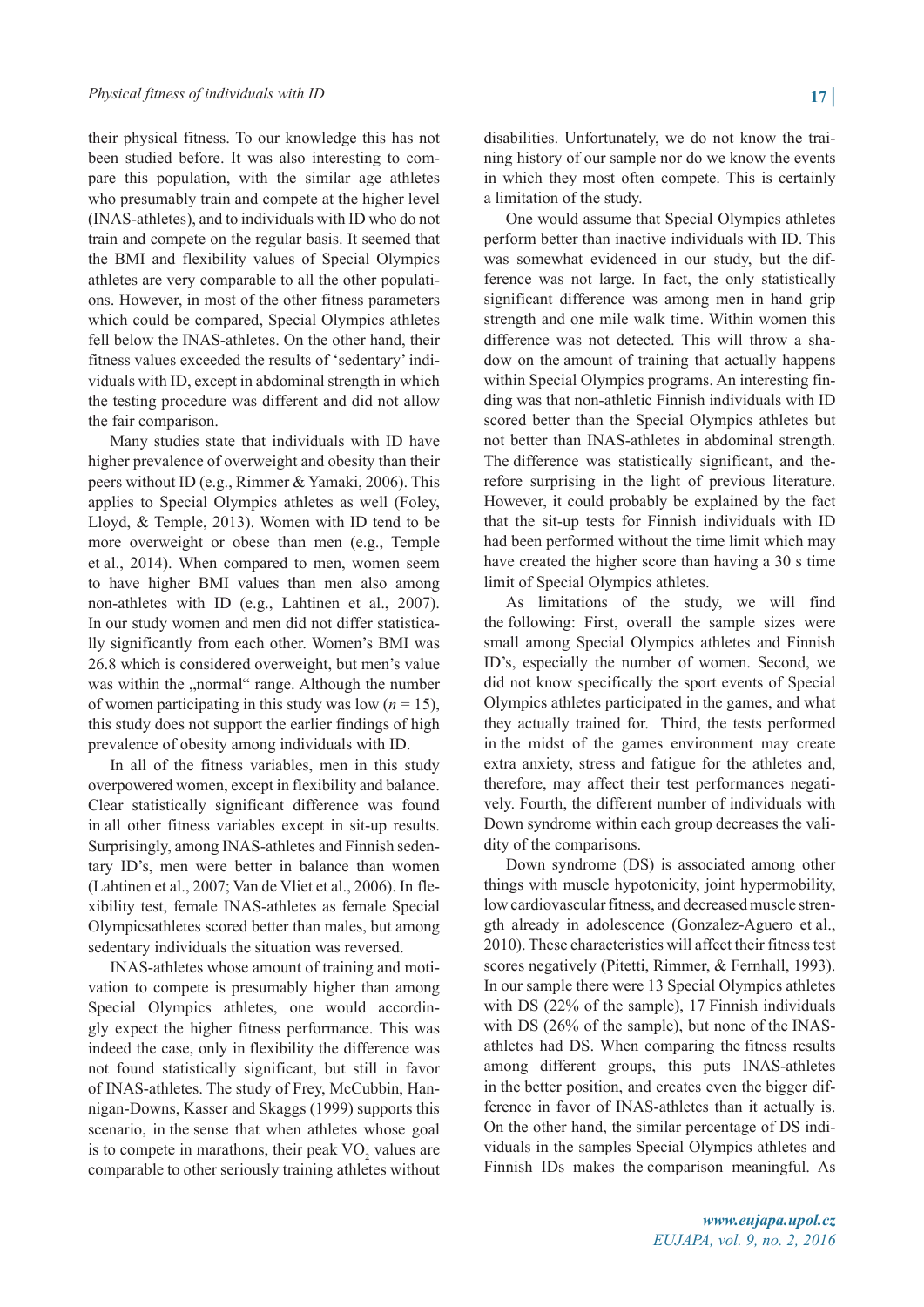an anecdotal observation, Special Olympics athletes with and without DS were compared. Athletes with DS performed poorer than non-DS athletes in almost all fitness variables, except in flexibility where they surprisingly were not better either. However, no statistical difference was found between these two groups in sit-ups and BMI.

#### **Perspective**

Nordic Special Olympic athletes' physical fitness level fell below the INAS-athletes, except in BMI and flexibility, but was better than those of Finnish non-athletes'. Based on the existing literature and the results of this study, the level of physical fitness of Special Olympic athletes is low and warrants more research. Moreover, the promotion of fitness and physical activity is essential to prolonging a healthy and robust lifestyle into one's later years – well beyond the time when competition has ended. Likewise, a closer examination of the contents of training programs offered in Special Olympics is defensible. Perhaps this level of scrutiny will justify additional training to reach and maintain moderate levels of physical performance in all components of fitness across participants' lifespan.

#### **References**

- Barwick, R. B., Tillman, M. D., Stopka, C. B., Dipnarine, K., Delisle, A., & Huq, M. S. (2012). Physical capacity and functional abilities improve in young adults with intellectual disabilities after functional training. *Journal of Strength and Conditioning Research, 26,* 1638–1643.
- Brooker, K., van Dooren, K., McPherson, L., Lennox, N., & Ware, R. (2015). Systematic review of interventions aiming to improve involvement in physical activity among adults with intellectual disability. *Journal of Physical Activity and Health, 12,* 434–444.
- Cowley, P. M., Ploutz-Snyder, L. L., Baynard, T., Heffernan, K., Jae, S. Y., Hsu, S., … Fernhall, B. (2010). Physical fitness predicts functional tasks in individuals with Down syndrome. *Medicine & Science in Sports & Exercise, 42,* 388–393.
- Evenhuis, H., Henderson, C. M., Beange, H., Lennox, N., & Chicoine, B. (2000). *Healthy ageing- adults with intellectual disabilities: Physical health issues.* Geneva, Switzerland: World Health Organization.
- Finlayson, J., Jackson, A., Cooper, S., Morrison, J., Melville, C., Smiley, E., ... Mantry. D. (2009). Understanding predictors of low physical activity in adults with intellectual disabilities. *Journal of Applied Research in Intellectual Disabilities, 22,* 236–247.
- Foster, B. L, Walkley, J. W., & Temple, V. A. (2001). Bone mineral density status of women with intellectual disability. *Adapted Physical Activity Quarterly, 18,* 49–59.
- Foley, J. T., Lloyd, M., & Temple, V. A. (2013). Body Mass Index trends among adult United States Special Olympians,

2005–2010. *Adapted Physical Activity Quarterly, 30,*  373–386.

- Frey, G. C., McCubbin, J. A., Hannigan-Downs, S., Kasser, S. L., & Skaggs, S. O. (1999). Physical fitness of trained runners with and without mild mental retardation. *Adapted-Physical Activity Quarterly, 16*(2), 126–137.
- Gillespie, M. (2008). Participation patterns in an urban Special Olympics programme. *British Journal of Learning Disabilities, 37,* 21–27.
- Gonzalez-Aguero, A., Vicente-Rodriguez, G., Moreno, L. A., Guerra-Balic, M., Ara, I., & Casajus, J. A. (2010). Health-related physical fitness in children and adolescents with Down syndrome and response to training. *Scandinavian Journal of Medicine & Science in Sports 20,* 716–724.
- Graham, A., & Reid, G. (2000). Physical fitness of adults with an intellectual disability: A 13-year follow-up study. *Research Quarterly for Exercise and Sport, 71*(2), 152–161.
- Lahtinen, U., Rintala, P., & Malin, A. (2007). Physical performance of individuals with intellectual disability: A 30 year follow up. *Adapted Physical Activity Quarterly, 24,* 125–143.
- Lorentzen, B., & Wikström, B-M. (2012). Healthy lifestyle for people with intellectual disabilities through a health intervention program. *Open Journal of Nursing, 2,* 157–164.
- Mac Donncha, C., Watson, A. W. S., McSweeney, T., & O'Donovan, D. (1999). Reliability of Eurofit Physical Fitness items for adolescent males with and without mental retardation. *Adapted Physical Activity Quarterly, 16,* 86–95.
- McGuire, B. E., Daly, P., & Smyth, F. (2007). Lifestyle and health behaviours of adults with an intellectual disability. *Journal of Intellectual Disability Research, 51,* 497–510.
- Messent, P. R., Cooke, C. B., & Long, J. (1998). Daily physical activity in adults with mild and moderate learning disabilities: Is there enough? *Disability and Rehabilitation, 20,*  424–427.
- Oja, P., & Tuxworth, B. (Eds.). (1995). *Eurofit for adults: A test battery for the assessment ofthe health-related fitness of adults.* Strasbourg: Council of Europe, Committee for the Development of Sport.
- Pitetti, K. H., Rimmer, J. H., & Fernhall, B. (1993). Physical fitness and adults with mental retardation. An overview of current research and future directions. *Sports Medicine,16*(1), 23–56.
- Rimmer, J. H. (2000). *Achieving a beneficial fitness: A program and a philosophy in mental retardation: Contemporary issues in health.* Washington, DC: American Association on Mental Retardation. .
- Rimmer, J. H., & Yamaki, K. (2006). Obesity and intellectual disability. *Mental Retardation and Developmental Disabilities Research Reviews, 12,* 22–27.
- Skowronski, W., Horvat, M., Nocera, J., Roswal, G., & Croce, R. (2009). Eurofit special: European fitness battery score variation among individuals with intellectual disabilities. *Adapted Physical Activity Quarterly, 26,* 54–67.
- Temple, V. A., Foley, J. T., & Lloyd, M. (2014). Body mass index of adults with intellectual disability participating in Special Olympics by world region. J*ournal of Intellectual-Disability Research, 58,* 277–284.
- Temple, V. A., & Walkley, J. W. (2007). Perspectives of constraining and enabling factors for health-promoting physical activity by adults with intellectual disability. *Journal of Intellectual and Developmental Disability, 32,* 28–38.

*www.eujapa.upol.cz EUJAPA, vol. 9, no. 2, 2016*